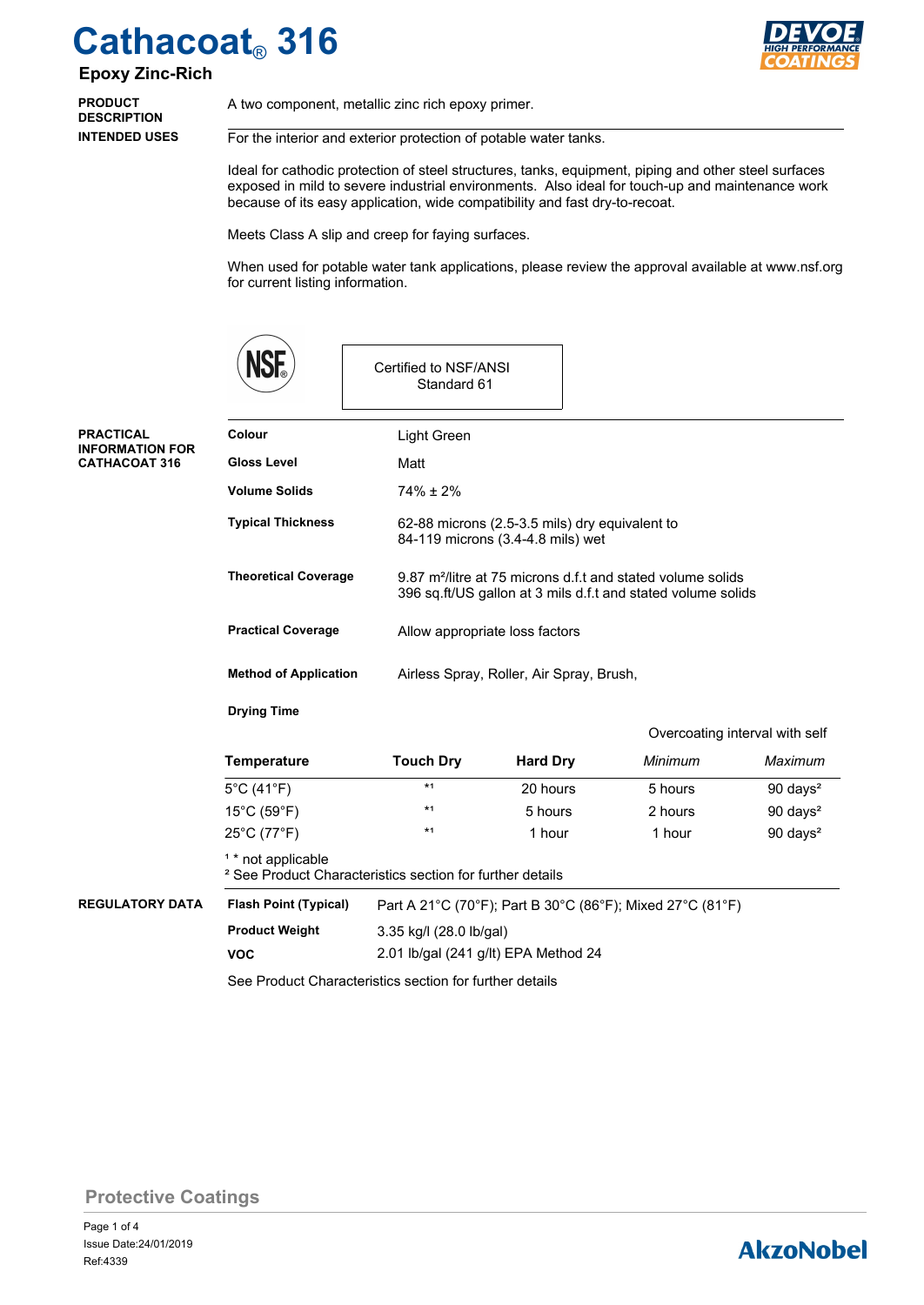

**Epoxy Zinc-Rich SURFACE PREPARATION**

### **Steel Substrates**

All surfaces to be coated should be clean, dry and free from contamination. Prior to paint application all surfaces should be assessed and treated in accordance with ISO 8504:2000.

Where necessary, remove weld spatter and smooth weld seams and sharp edges.

Blast to near-white metal surface cleanliness in accordance with SSPC-SP10 or ISO8501-1:2007 Sa2½ for immersion service, or commercial blast cleanliness in accordance with SSPC-SP6 or ISO8501-1:2007 Sa2½ for non-immersion service. Blast profile on steel should be 38-62 microns (1.5 to 2.5 mils) in depth and be of a sharp, angular nature as opposed to a "peen" pattern (from shot blasting). Surfaces must be free of grit dust.

Apply Cathacoat 316 before oxidation occurs. If oxidation does occur the entire oxidised area should be reblasted to the standard specified.

### **Previously Painted Surfaces**

Cathacoat 316 may not be applied to existing coatings. All coatings must be removed by abrasive blast cleaning to a minimum standard of SSPC SP6, ISO8501-1:2007 Sa2½.

| APPLICATION | <b>Mixing</b>                      | Material is supplied in two containers. Always mix whole units. The zinc<br>metal is ready-mixed in Part A. Stir thoroughly with a slow speed mixer<br>while slowly adding Part B. Continue to mix at slow speeds to a<br>homogeneous condition. At temperatures of 16°C (60°F) or above, allow a<br>15 minute induction time before using. Add about 10 minutes for each 6°C<br>(10°F) lower temperature.                          |         |                                                                                                                                                                                                |                                  |  |
|-------------|------------------------------------|-------------------------------------------------------------------------------------------------------------------------------------------------------------------------------------------------------------------------------------------------------------------------------------------------------------------------------------------------------------------------------------------------------------------------------------|---------|------------------------------------------------------------------------------------------------------------------------------------------------------------------------------------------------|----------------------------------|--|
|             | <b>Mix Ratio</b>                   | $9$ part(s) : 1 part(s) by volume                                                                                                                                                                                                                                                                                                                                                                                                   |         |                                                                                                                                                                                                |                                  |  |
|             | <b>Working Pot Life</b>            | $5^{\circ}$ C (41 $^{\circ}$ F)<br>$15^{\circ}$ C (59 $^{\circ}$ F)                                                                                                                                                                                                                                                                                                                                                                 |         |                                                                                                                                                                                                | $25^{\circ}$ C (77 $^{\circ}$ F) |  |
|             |                                    | 9 hours                                                                                                                                                                                                                                                                                                                                                                                                                             | 9 hours |                                                                                                                                                                                                | 8 hours                          |  |
|             | <b>Airless Spray</b>               | Recommended<br>Suitable                                                                                                                                                                                                                                                                                                                                                                                                             |         | Tip size $0.63$ mm $(25$ thou)<br>Total output fluid pressure at spray tip not less<br>than 211 kg/cm <sup>2</sup> (3000 p.s.i.)<br>See Product Characteristics section for further<br>details |                                  |  |
|             | <b>Air Spray</b><br>(Pressure Pot) |                                                                                                                                                                                                                                                                                                                                                                                                                                     |         | Use a fluid tip of 1.78mm (0.070") or larger, a<br>professional grade conventional gun and agitated<br>spray pots.                                                                             |                                  |  |
|             | <b>Brush</b>                       | Suitable                                                                                                                                                                                                                                                                                                                                                                                                                            |         |                                                                                                                                                                                                |                                  |  |
|             | Roller                             | Suitable                                                                                                                                                                                                                                                                                                                                                                                                                            |         |                                                                                                                                                                                                |                                  |  |
|             | <b>Thinner</b>                     | Not normally required                                                                                                                                                                                                                                                                                                                                                                                                               |         | See Product Characteristics section for further<br>details                                                                                                                                     |                                  |  |
|             | <b>Cleaner</b>                     | T-10 Thinner                                                                                                                                                                                                                                                                                                                                                                                                                        |         |                                                                                                                                                                                                |                                  |  |
|             | <b>Work Stoppages</b>              | Do not allow material to remain in hoses, gun or spray equipment.<br>Thoroughly flush all equipment with T-10 Thinner. Once units of paint have<br>been mixed they should not be resealed and it is advised that after<br>prolonged stoppages work recommences with freshly mixed units.                                                                                                                                            |         |                                                                                                                                                                                                |                                  |  |
|             | <b>Clean Up</b>                    | Clean all equipment immediately after use with T-10 Thinner. It is good<br>working practice to periodically flush out spray equipment during the course<br>of the working day. Frequency of cleaning will depend upon amount<br>sprayed, temperature and elapsed time, including any delays. All surplus<br>material and empty containers should be disposed of in accordance with<br>appropriate regional regulations/legislation. |         |                                                                                                                                                                                                |                                  |  |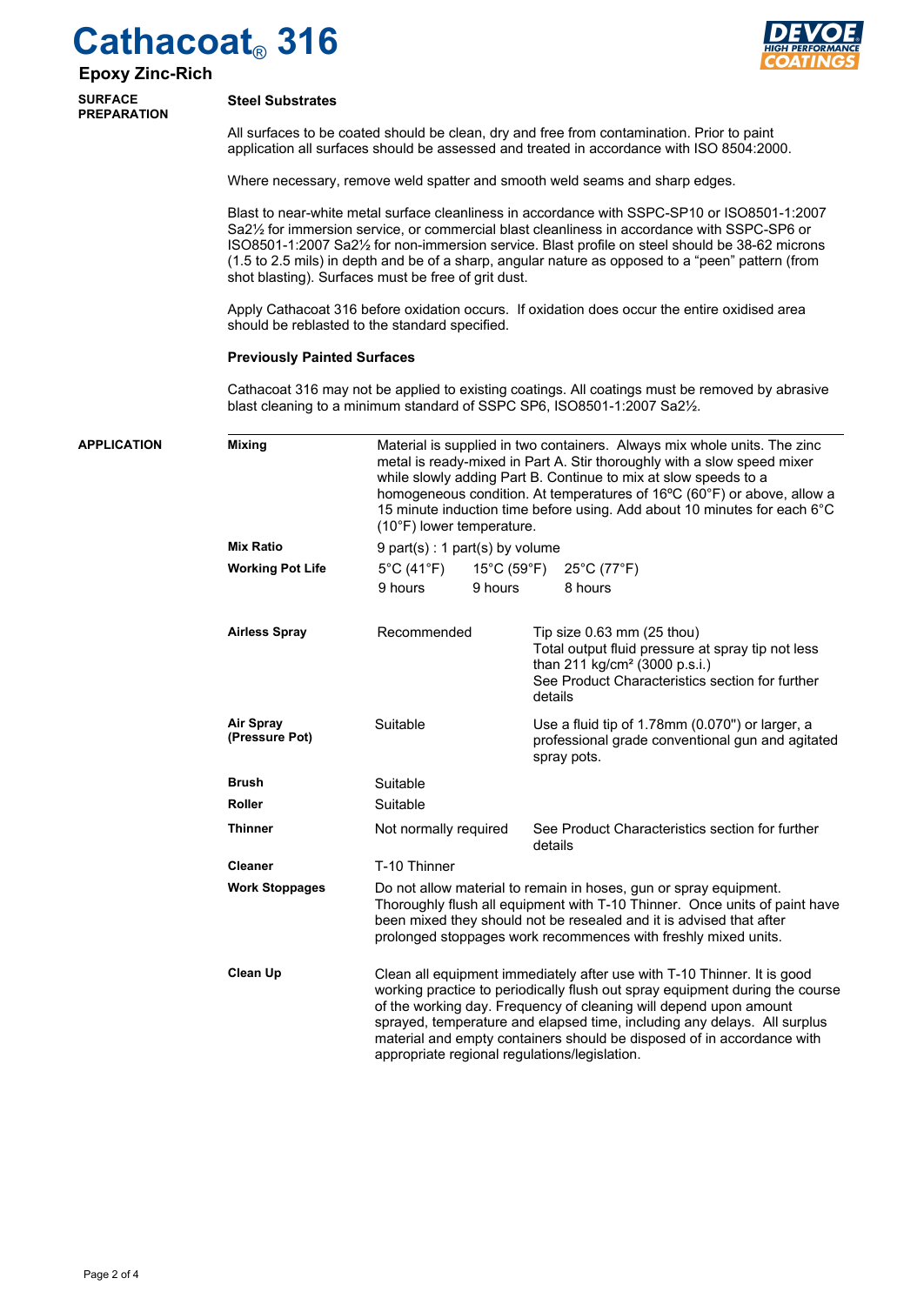# **Epoxy Zinc-Rich**

**PRODUCT CHARACTERISTICS**

### Advantages:

- Exceptional corrosion resistance
- Provides cathodic protection
- Easy to mix
- Zinc premixed
- Fast dry to handle and recoat
- Applies easily by brush, roll or spray
- Accepts a wide variety of topcoats for severe exposures
- Formulated without lead, chromate or mercury components
- Low VOC

Do not topcoat with alkyd or alkyd-urethane coatings.

Cathacoat 316 is not suitable for solvent or chemical immersion.

For airless spray application, use fluid hose 3/8" I.D. with maximum 50 ft. length. Pressure pots or pumps should be kept at same level or above spray guns. Keep fluid pressures to minimum. Use agitated spray pots.

For air spray application: Use fluid hose with 1/2" ID and maximum 50ft length, with 15psi pressure. Pressure pots or pumps should be kept at the same level or above spray guns.

Where Cathacoat 316 is to be overcoated with Bar-Rust 231. 231LV, 233H, 233H LV or 236 epoxy coatings, the self minimum and maximum overcoating intervals will apply.

Where Cathacoat 316 is to be overcoated with Bar-Rust 235 epoxy coating, the self minimum overcoating intervals apply, with a 60 day maximum overcoating interval. Where Cathacoat 316 is to be overcoated with Devran 224V epoxy coating, the self-self minimum overcoating intervals apply, with a 14 day maximum overcoating interval.

Where Cathacoat 316 is to be overcoated with Devthane 359, 359H, 389 or 349QC, the following overcoating intervals will apply;

|             | Minimum | Maximum |
|-------------|---------|---------|
| 5°C (41°F)  | 5 hours | 15 days |
| 15°C (59°F) | 4 hours | 12 days |
| 25°C (77°F) | 2 hours | 10 days |

Where Cathacoat 316 is to be overcoated with Devthane 378, 378H, 379 or 379H, the following overcoating intervals will apply;

|             | Minimum | Maximum |
|-------------|---------|---------|
| 5°C (41°F)  | 5 hours | 10 days |
| 15°C (59°F) | 4 hours | 7 days  |
| 25°C (77°F) | 2 hours | 7 days  |

Thinning is not normally required or desirable. However, at lower temperatures, small amounts (5% or less) of T-10 Thinner can be added to the mixed components depending on local VOC and air quality regulations.

Do not thin for potable water applications.

Note: VOC values are typical and are provided for guidance purpose only. These may be subject to variation depending on factors such as differences in colour and normal manufacturing tolerances.

#### **SYSTEMS COMPATIBILITY**

The following topcoats are recommended:

Devthane 379

Devthane 389

Bar-Rust 231 **Devran 223** Interline 975P\*<br>Bar-Rust 231LV Devran 224V Bar-Rust 270HS Bar-Rust 231LV Devran 224V<br>Bar-Rust 233H\* Devthane 349 Bar-Rust 233H\* Devthane 349<br>Bar-Rust 233H LV\* Devthane 359 Bar-Rust 233H LV\* Bar-Rust 234P\* Devthane 359H<br>Bar-Rust 235 Devthane 378 Bar-Rust 235 Devthane 378<br>Bar-Rust 235V Devthane 378 Bar-Rust 235V Devthane 378H Devran 201H Devthane 379H<br>Devran 203 Devthane 389

\* NSF-certified topcoats.